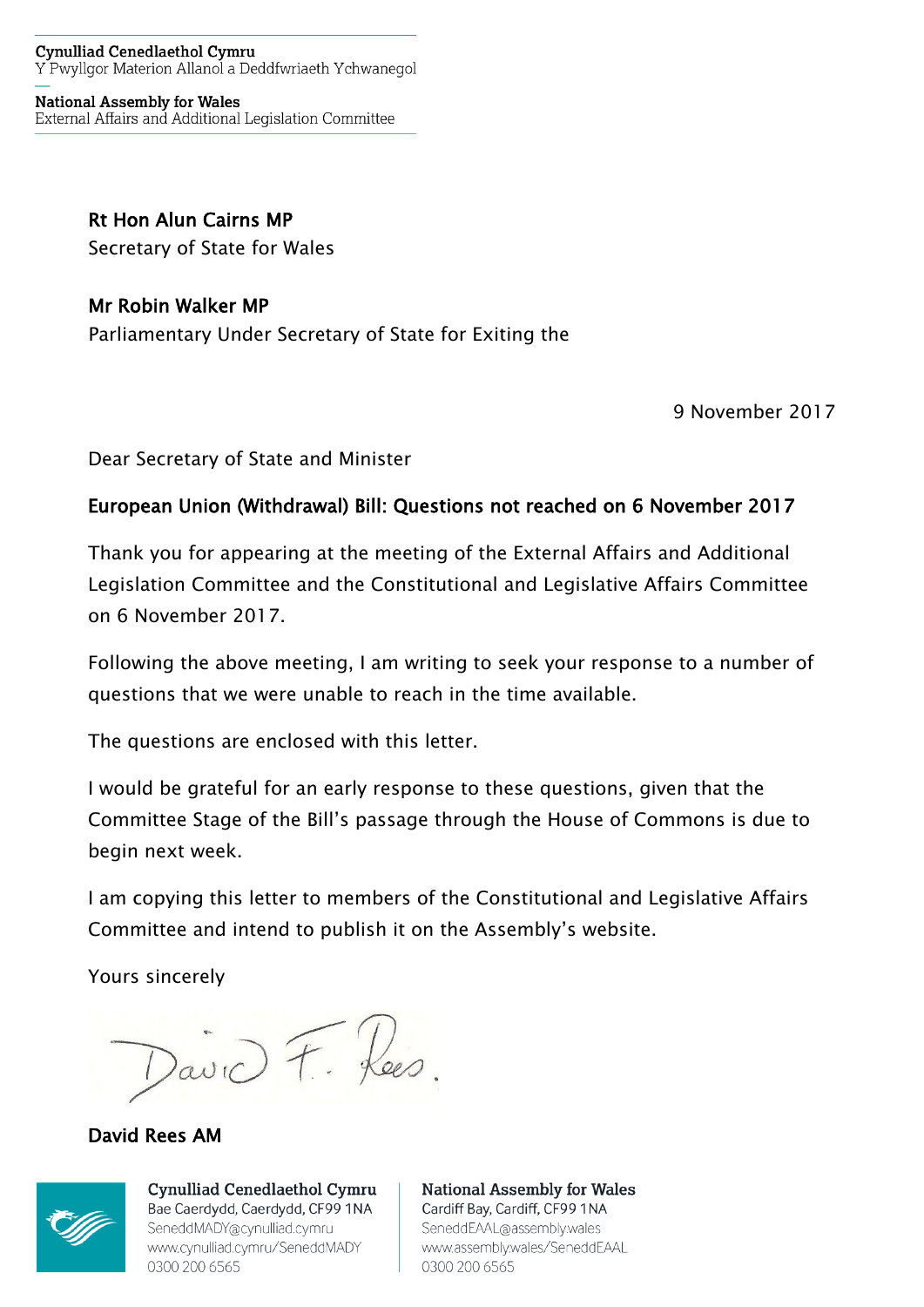Chair of the External Affairs and Additional Legislation Committee

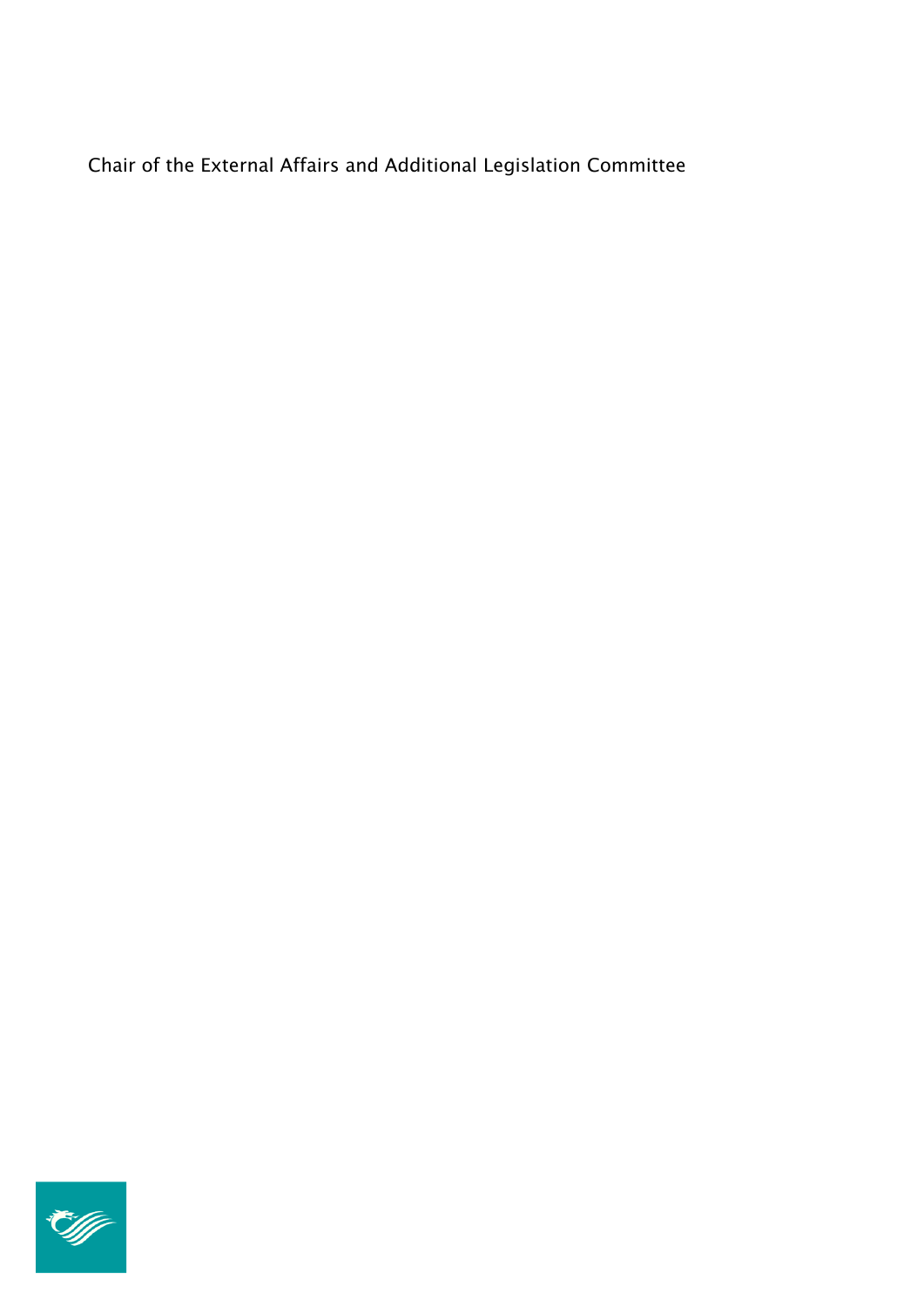## Ministerial powers to make corrections

#### Question 1

Why does the European Union (Withdrawal) Bill ('the Bill') only provide Devolved Ministers with a power to correct EU-derived domestic legislation, whilst providing a broader power for UK Ministers to correct the entire body of EU retained law?

## Question 2

In its open letter to Members of Parliament, the External Affairs and Additional Legislation Committee concluded that:

*"restricting the involvement of the Welsh Ministers and the Assembly to correcting only EU-derived domestic legislation in devolved areas makes for <sup>a</sup> less efficient exit process."*

#### The Committee's reasoning for this is:

*"Welsh Government and Welsh public bodies are responsible for implementing EU law in devolved areas, and have been for 20 years. They hold the knowledge that is required to make sensible corrections to EU law in devolved areas. If UK Ministers were to seek to make corrections in devolved areas, they would need to seek the expert input of the Welsh Government and Welsh public bodies before drafting such corrections. Enabling the Welsh Ministers and the Assembly to correct all aspects of EU-derived law in devolved areas is <sup>a</sup> more efficient, and constitutionally appropriate, approach to correcting EU-derived law in devolved areas."*

What is your response to this view?

# Concurrent powers

Question 3

Why do UK Ministers need concurrent powers to correct EU derived domestic legislation in Welsh devolved policy areas?

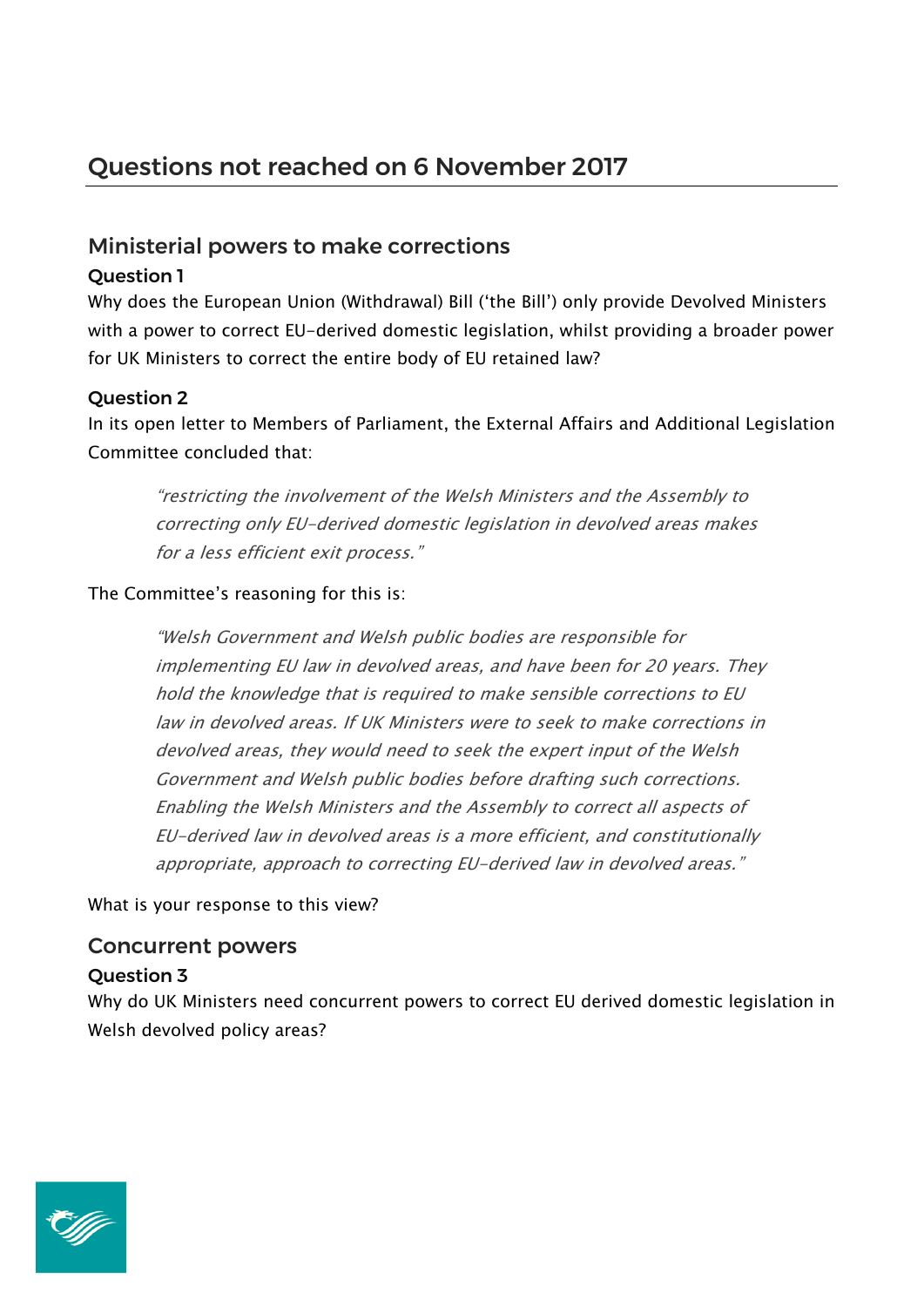## Question 4

The External Affairs Committee concluded that such powers are not constitutionally appropriate and that the Assembly should be accountable *"for scrutinising the legislation for which it is accountable to the electorate for delivering".*

What is your response to this view?

## Question 5

Do you intend to table amendments to remove the UK Ministers' concurrent powers from the Bill, as suggested by External Affairs and Additional Legislation Committee?

## Question 6

If you do not intend to table amendments to remove these concurrent powers from the Bill, will you consider tabling amendments to provide duty to consult both the Assembly and Welsh Ministers on the face of the Bill?

## Legislative consent

## Question 7

Please explain why you do not believe that the Assembly's consent is required for Clauses 7 and 9 of the Bill.

## Question 8

Will the UK Government proceed with the Bill if it does not obtain the consent of the devolved legislatures?

## Question 9

Do you believe that you can obtain the consent of the Assembly without having accepted the Welsh Government's amendments?

## Question 10

If EU 'continuity bills' are introduced in Scotland and Wales, would the UK Government seek to challenge these in the Supreme Court or to revoke them by an Act of Parliament?

## Scope of Ministerial powers

## Question 11

Will you bring forward amendments to narrow the scope of the powers proposed for ministers?

## Question 12

Does the Bill allow for the term 'exit day' to be defined differently for different clauses in the Bill?